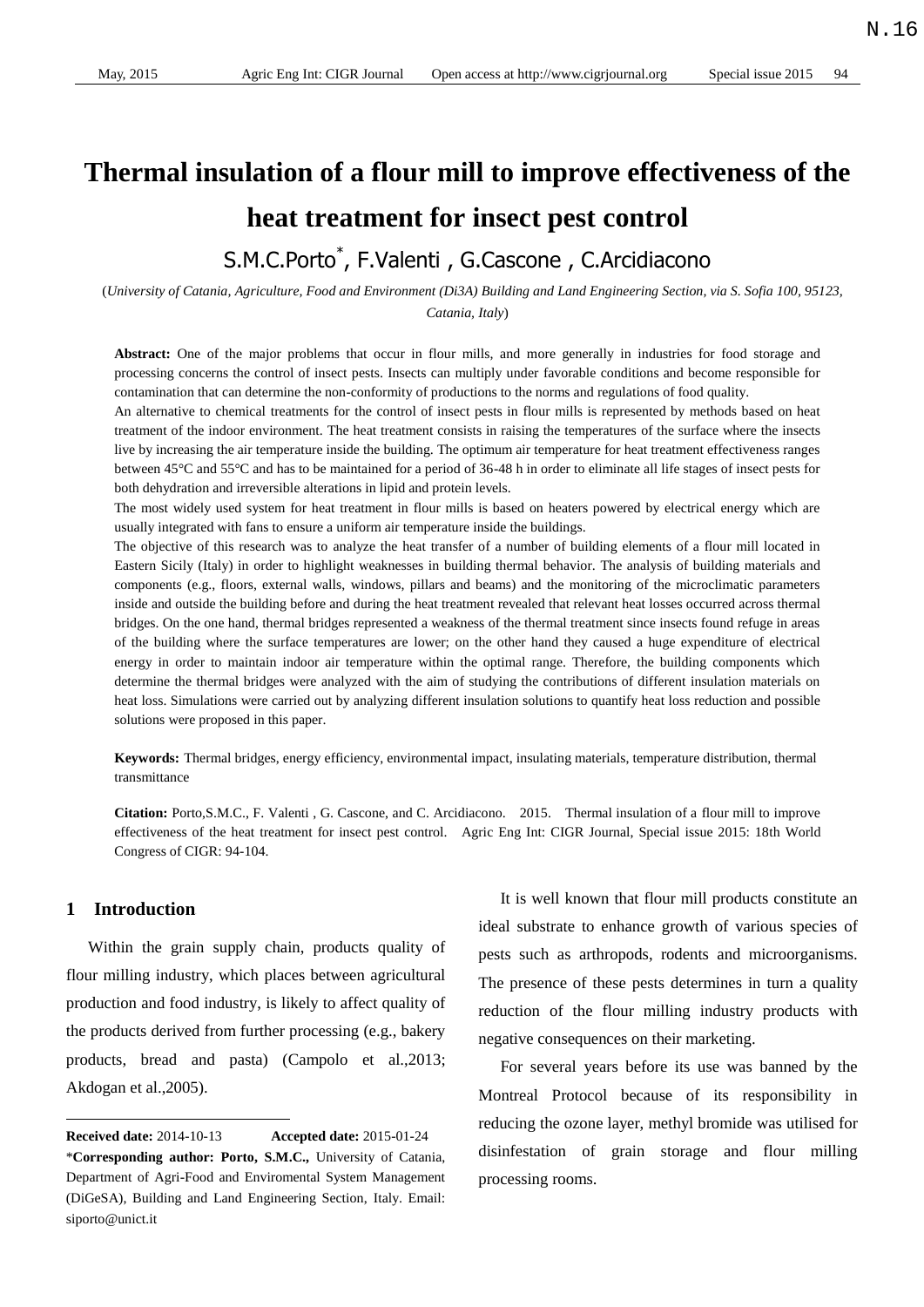Researchers and operators of the flour milling sector have investigated the possibilities of adopting techniques alternative to methyl bromide for insect pest control in the flour milling factories and integrated pest management (Fields et al., 2002; Suma et al., 2014). Nowadays, the most frequently used treatments for insect pest control in flour mills involve the utilisation of residual insecticides and phosphine fumigation. However, chemical residues contained in the flour milling products and resistance of some pests to several pesticides and fumigants have encouraged utilisation of disinfestation methods alternative to those currently utilised (Mahroof et al.,2005;Campolo et al.,2013).

Among these treatments, the heat treatment of grain storage and processing rooms is an environmentally-friendly method for insect pest control in flour mills since it does not require the use of toxic substances (Tilley et al., 2007).To obtain an effective insect pest control, this method requires increasing of air temperature within the treated environment between  $45 \, \text{°C}$ and  $55^{\circ}\text{C}$  - 60  $\text{C}$  and maintaining high air temperature levels for a time interval between 36 and 48 h by using electrical or gas fan heaters, with the aim of eliminating all the insect vital stages (e.g., eggs, larvae, adults)(Fields, 1992; Dowdy et al., 1997; Dowdy, 1999; Dowdy and Fields, 2002; Eustace et al.,2003).Insects mainly die for dehydration which occurs at air temperatures higher than  $45<sup>o</sup>C$  and also for a series of irreversible alterations of the organisms related to lipidic composition, protein coagulation, and elimination of body enzymes.

However, effectiveness of the heat treatment also depends on the surface temperature level reached in the treated areas and the capability of maintaining these temperatures for a suitable time interval (Belda et al., 2011).

Moreover, during the heat treatment an uneven temperature distribution in the different areas of the treated production environments generally establishes. This is mainly due to the building characteristics of the materials and construction elements of the building and due to the presence of equipment that modify the heat fluxes. Therefore, some areas of the treated environments mayresult below or excessively above the lethal temperatures of insects (Dowdy, 1999). On one hand, very high temperatures may damage those devices that are more sensible to heat (e.g., plan sifters, electrical panels, and rubber lining), on the other hand, low temperatures are likely to make the treatment ineffective since cold areas represent the main escape for insects that, as a consequence, would survive to the treatment.

Since it is more difficult to reach insect lethal temperatures in specific areas of the building, such as room corners and contact surfaces between floors and walls, where there is an inadequate air movement and, therefore, an insufficient increasing of surface temperatures by convection, during the heat treatment fan heaters are utilised to facilitate heating of colder areas of the treated environments and allow for a more uniform air and surface temperature distribution (Eustace et al., 2003).

In this work the thermal behaviour of storage and processing room of a flour mill was analysed before, during and after the heat treatment for disinfestation.

A preliminary analysis of the building thermal behaviour showed that the use of fan heaters was not sufficient to guarantee a uniform distribution of surface temperatures (data not shown). Critical points for heat loss were found in thermal bridges, i.e., areas of the building where thermal flux density is higher than in the adjacent building elements due to lack of homogeneity of materials or geometry.

On this basis, the present study aimed at improving thermal performance of the building environment under study by carrying out simulations of suitable interventions on the building components of the treated environments in order to reduce heat losses due to thermal bridges (Asdrubali et al., 2012; Br ás et al., 2014).

Within the research field which regards the environmental control and safety of the flour milling industry, the novelty of this study relies on both the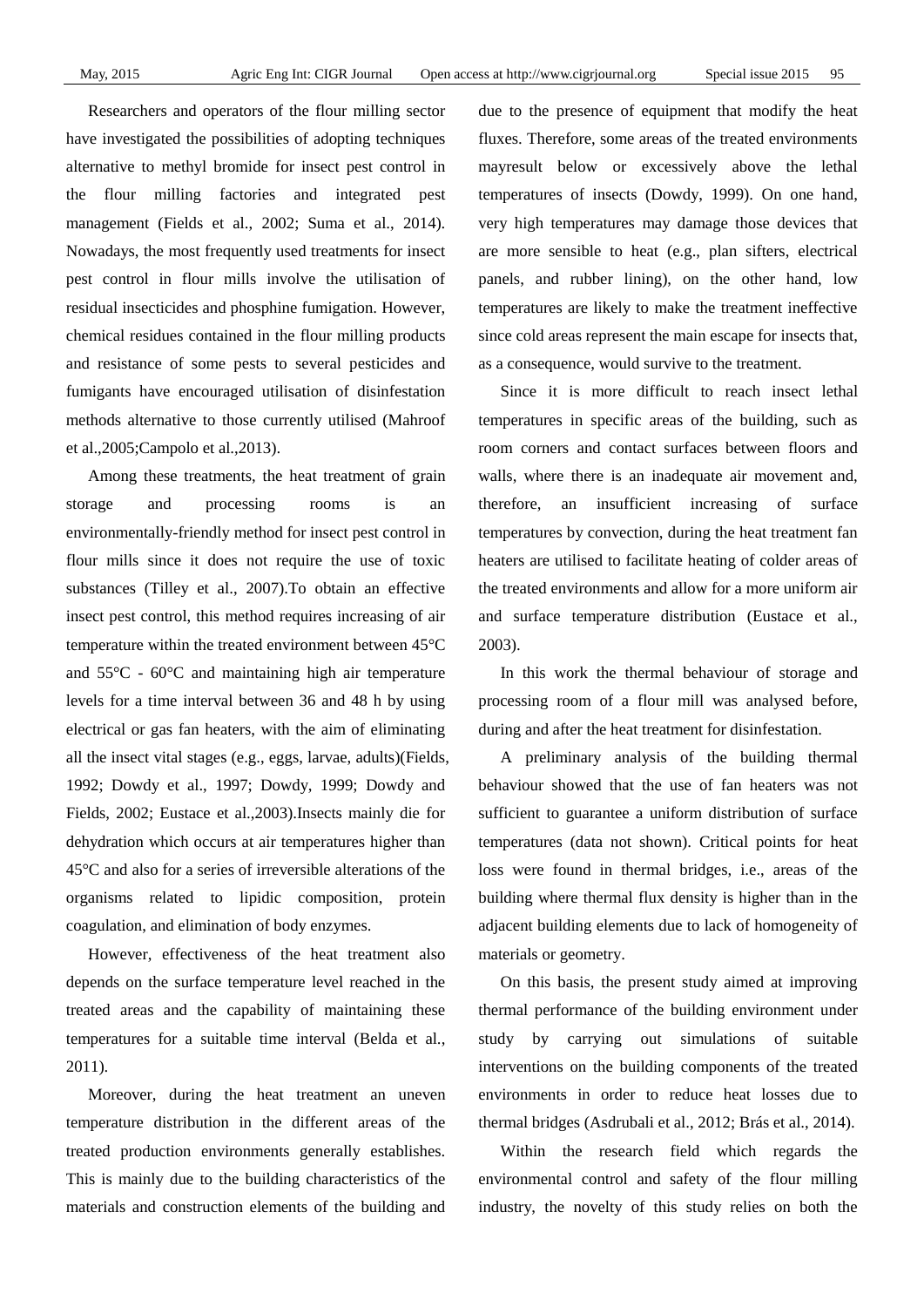analysis of thermal bridges during the heat treatment of the flour mill processing rooms and the suggestion of possible insulation solutions compatible with the considered production environment.

#### **2 Materials and methods**

#### **2.1 The mill under study**

The flour millshave geometrical, distributive and functional characteristics that differ from those typical of other agro-industrial buildings. The grain processing plants for flours and sub-products production, which are composed of the milling plant and complementary structures such as silos, warehouses and service rooms, have wide linked volumes at different levels and machinery connected at the different floors by vertical ducts which carry semi-finished goods from lower floors to the higher ones and vice versa, following the production process.

The present study was carried out in a milling plant located in Eastern Sicily (Italy).

The building, which was built in the 70's, has four floors on a rectangular plan with the longitudinal axis oriented in the East-West direction (Figure 1).



Figure 1 Views of the flour mill where the heat treatment was carried out: a) North façade and b) South façade

The grain and flour storage rooms have a bearing structure made of reinforced concrete walls. The rooms for grain processing, instead, have a reinforced concrete framed bearing structure (beams, pillars and floors) and brick perimeter walls.

#### **2.2 The heat treatment**

The heat treatment, which was carried out on April 2014, was applied in all the building floors to both the storage and the processing rooms.

The thermal behaviour of the building was monitored at the third floor above the ground floor of the milling plant (Figure 2). This floor was chosen for the presence of equipment that is particularly sensible to high temperatures, i.e., the plan sifters, which have sieves stuck to wooden frames by glue.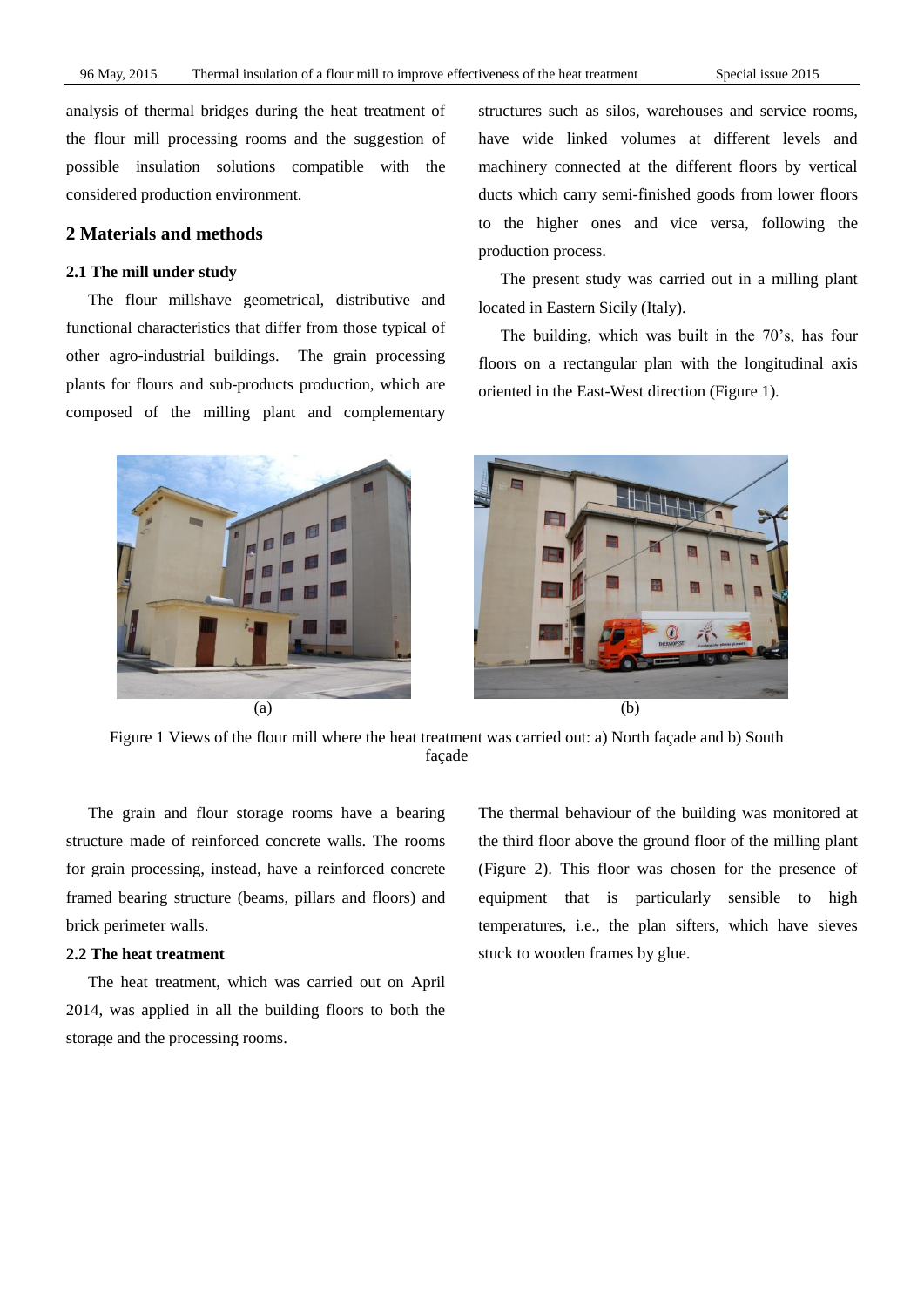

Figure 2 Plan of the third floor of the mill under study where the positions of both fan heaters(FH) and data loggers are showed. Dashed circles highlight the locations of thermal bridges (TB)

In the considered floor, the heat treatment involved the use of six fan heaters (Figure 2) set at a temperature of  $70^{\circ}$  C and providing a ventilation capacity of 2500  $m^3/h$ .

During the heat treatment the temperatures and relative humidifies inside and outside the building were measured by means of data loggers. Specifically, air temperature and relative humidity were recorded by nine Grillobee data loggers manufactured by Tecnoel (Italy) which were connected to sensors (transducer by Rotronic Italia srl, Italy).The air temperatures were measured by sensors placed at a height of 10 cm above the floor (Figure 2), near the thermal bridges. Moreover, another sensor was located inside one of the flour silos. All the flour silos were empty during the heat treatment. All the variables were measured by the data loggers before, during and after the heat treatment at 15 second time intervals averaged every half an hour. The surface temperatures of the building components of the thermal bridges were measured by using a thermal camera (ThermaCamB2, FLIR system inc., USA).

The heat treatment started at 00:00 of 19 April 2014 and ended at 00:00 of 21 April 2014. During the heat treatment different typologies of thermal bridge were identified by using the thermal camera (Figure 3). Specifically, a survey was carried out during the heat treatment at about 5:00 p.m. of April 19, 2014, when the monitored air temperatures reached a stationary thermal state. Figure 2 reports only one thermal bridge for each typology.

#### **2.3 Thermal bridge analysis**

When a thermal bridge is present ina building component of the building envelope, an increase of heat flux density and a decrease of the surface temperature occur in it. Computation of the heat flux due to a thermal bridge can be accurately performed by utilising numerical methods according to the recent international standards EN ISO 10211-1 and EN ISO 10211-2, which regard the two-dimensional and three-dimensional computations of heat flux through building thermal bridges, respectively. Moreover, the standard EN ISO 14683 provides computation guidelines for both heat flux and linear heat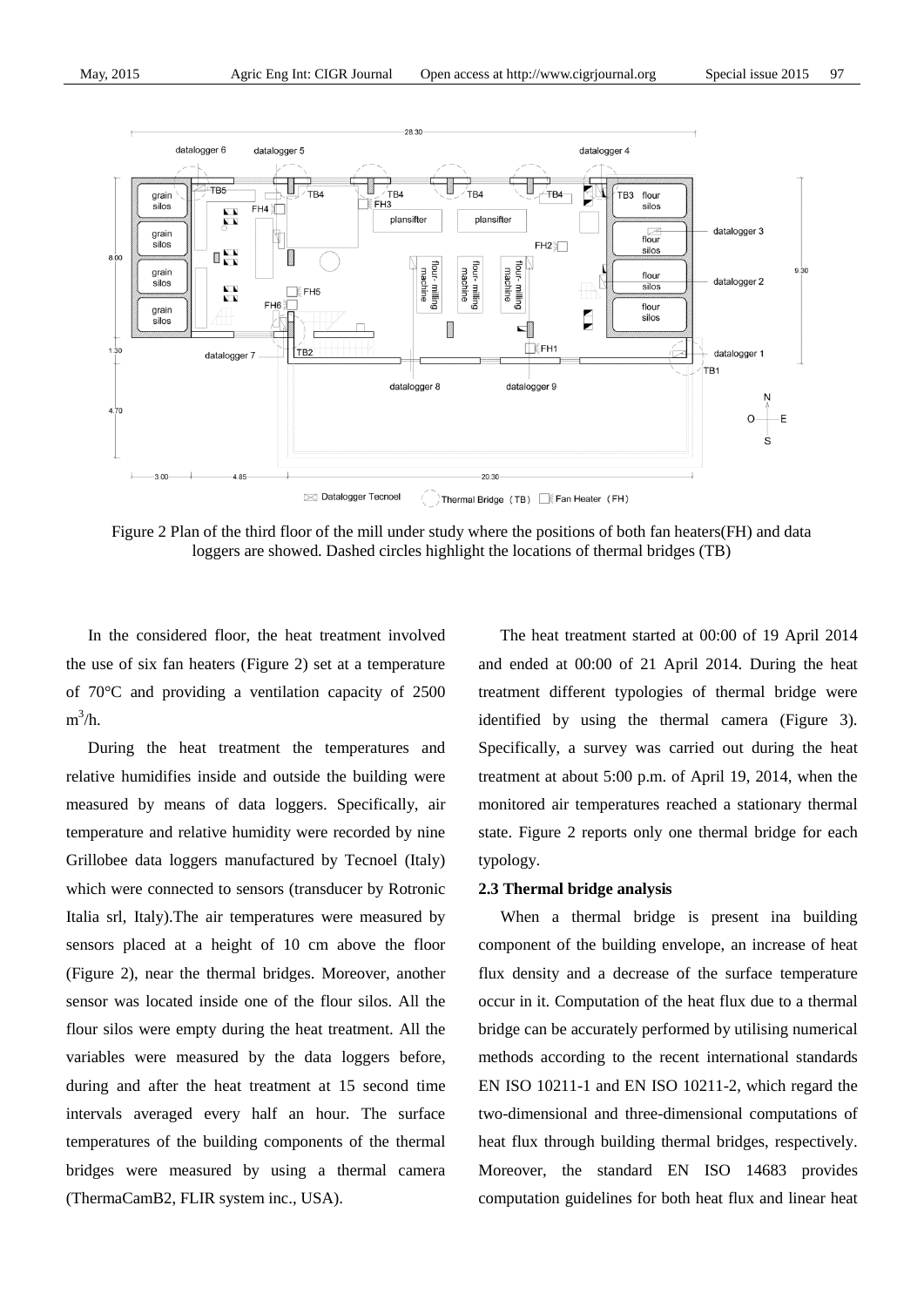transmittance  $(\psi_k)$  by means of simplified methods (Cudicio M.,2013; International Organization for Standardization, 2008a, 2008b, 2008c, 2008d).

The heat flux  $\Phi$  that establishes between the indoor and outdoor environments, which are at temperatures *T*<sub>*i*</sub>and *T*<sub>*e*</sub>respectively, is computed by Equation 1:

$$
\Phi = H_T (T_i - T_e) \qquad (1)
$$

The transmission heat transfer coefficient  $H_T$  is obtained from the following Equation 2:

$$
H_T = L_s + L_U + L \qquad (2)
$$

in which:

 $L<sub>s</sub>$  is the ground thermal coupling coefficient that is determined according to the EN ISO 13370/2008;

 $L_{II}$  is the heat exchange coefficient in unheated environments, according to EN ISO 13789/2008;

 $\overline{L}$  is the thermal coupling coefficient through the building envelope, which is defined by Equation 3:

> L =  $\sum K_i A_i + \sum \Psi_k l_k + \sum \chi_i$ (3)

where:

 $K_i$  is the thermal transmittance of the element *iof* the building envelope;

 $A_i$  is the area of elementi of the building envelope where  $K_i$  is applied;

 $\Psi_k$  is the linear heat transmittance of thermal bridge  $k$ ;

 $l_k$  is the length of linear thermal bridge *k* where  $\Psi_k$  is applied;

 $\chi_j$  is the point thermal transmittance of the point bridge *j*. The linear heat transmittance appliedΨis computed by the following Equation 4:

> $\Psi = L^{2D} - \sum K_i l_i$ (4)

in which:

 $L^{2D}$  is the linear thermal coupling coefficient obtained by a two-dimensional computation of the building component that separates the two considered environments;

 $l_i$  is the length of linear thermal bridge *i* where  $K_i$  is applied.

In this study, the influence of thermal bridges due to  $\chi_i$  was neglected because it was not found during the survey.

The analysis of thermal bridges was carried out by using TerMus-PT software (Acca Software, Italy) with the computational solver The BriNA (Thermal Bridge Numerical Analysis). The software allows for the numerical computation of the linear heat transmittance of thermal bridges according to EN ISO 10211 and 14683.

The numerical computation, applied to the specific conditions analysed, provided heat transmittance values more accurate than those achieved by adopting simplified thermal bridges typologies which are available in the EN ISO 14683. In fact, these typologies can be modified only in the characterisation phase of materials while they cannot in the characterisation phase of geometry (ANIT, 2013).

The software utilised for the numerical computation, allowed for the assessment of the thermal bridges analysed by applying the definition contained in the Italian Standard (Legislative Decree 192/2005; Legislative Decree 311/06), which states that a thermal bridge is 'corrected' when the following Equation 5is satisfied:

$$
\Phi - \Phi_{wTB} < 15\% \,\Phi \tag{5}
$$

where  $\Phi$  is the heat flux through the considered thermal bridge and  $\Phi_{wTB}$  is the heat flux through the dummy wall, i.e., a portion of the wall where the thermal bridge exists, which is composed of the materials of the actual wall.

In this study the thermal analysis of TB4 was excluded since its typology belongs to the simplified cases contained in the EN ISO 14683 and thus the numerical analysis is not needed to determine the heat flux through this thermal bridge.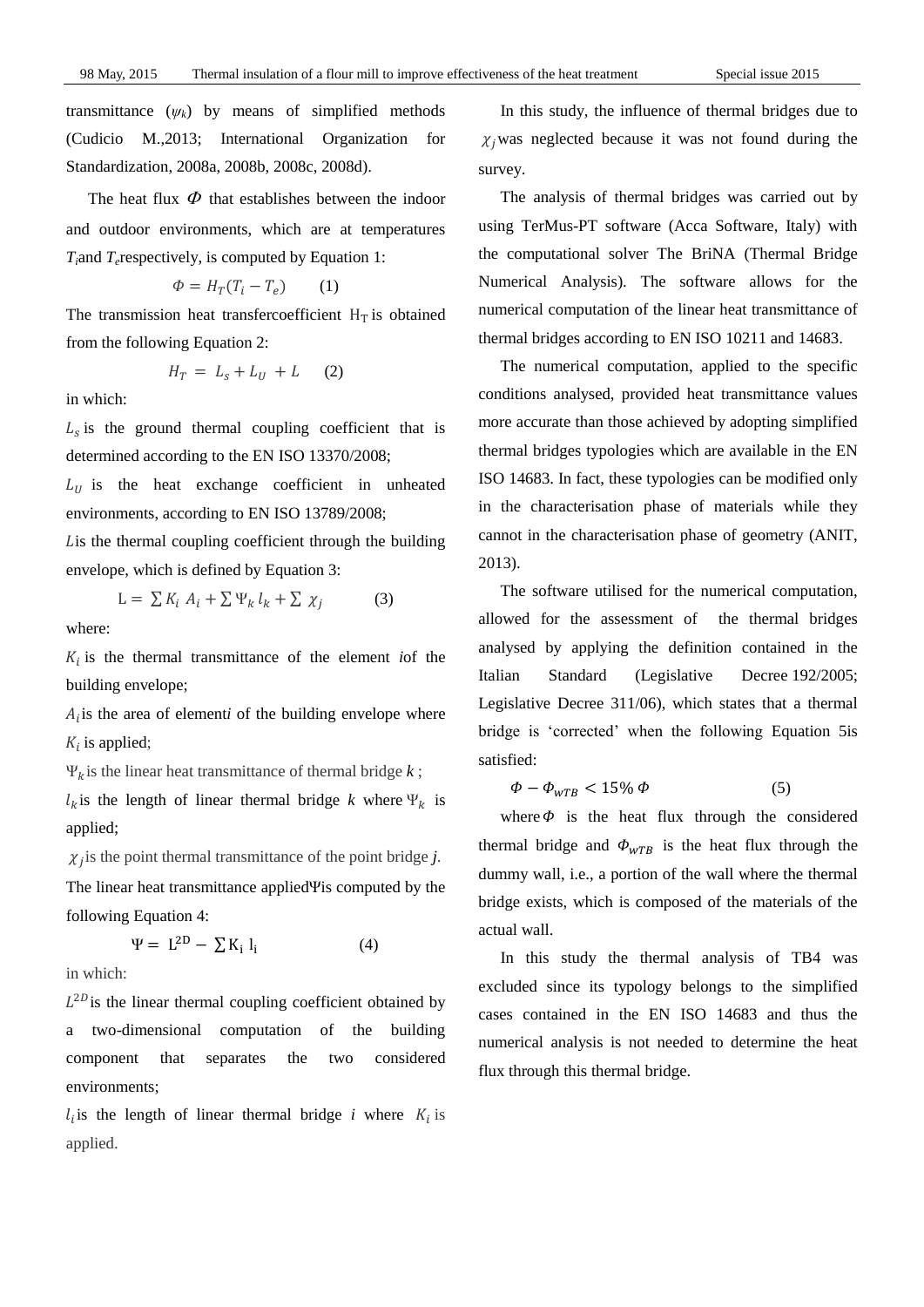

Figure 3 RGB photograph, thermal photograph and horizontal sections of the building components (dimensions are in centimetres) of the thermal bridges analysed at around 5:00 p.m. of 19 April, 2014. a) TB1; b) TB2; c) TB3; d) TB5

### **3 Results and discussion**

In the day previous to the heat treatment (18 April 2014), the average value of the air temperature recorded by the sensors located in the processing room was about 14.0 °C. The highest temperature of 17.4 °C was achieved by the sensor placed inside the flour silos (Table 1).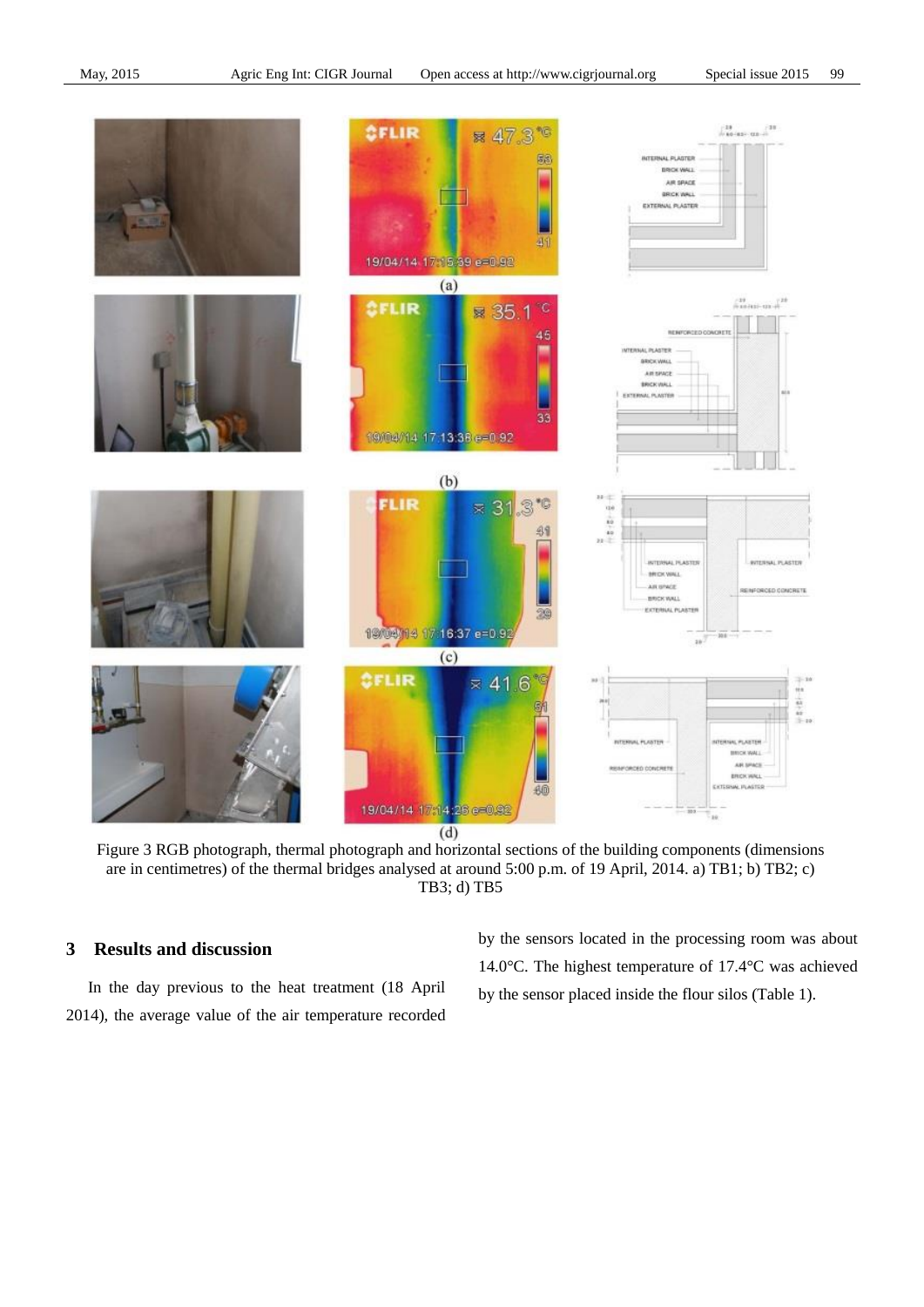| Data logger |                  |                |                | 4              |                | 6              |                | 8              | Q          |
|-------------|------------------|----------------|----------------|----------------|----------------|----------------|----------------|----------------|------------|
| Day         | t $[C^{\alpha}]$ | t [C $\degree$ | t [C $\degree$ | t [C $\degree$ | t [C $\degree$ | t [C $\degree$ | t [C $\degree$ | t [C $\degree$ | t [ $Cq$ ] |
| 18/04       | 14.2             | 14.4           | 17.4           | 14.2           | 13.5           | 14.0           | 13.2           | 13.9           | 14.4       |
| 19/04       | 51.4             | 42.9           | 36.7           | 40.0           | 45.6           | 46.5           | 42.9           | 51.0           | 44.7       |
| 20/04       | 46.6             | 59.5           | 49.5           | 60.9           | 55.3           | 55.6           | 53.2           | 57.7           | 56.8       |
| 21/04       | 33.3             | 42.0           | 41.1           | 41.9           | 39.8           | 39.3           | 41.0           | 41.5           | 42.0       |

**Table 1 Daily average values of air temperatures recorded by each datalogger one day before (18/04), during (from 19/04 to 20/04) and after (21/04) the heat treatment**

Note: data logger 3 monitored the temperature inside flour silos.

During the heat treatment, the average value of outdoor air temperature was  $21.5 \text{ C}$ , whereas the average values of indoor air temperature recorded by the sensors located in the processing room were  $45.7^{\circ}$  C and  $55.7^{\circ}$ C,

for 19 and 20 April respectively. The lowest air temperatures were recorded inside the storage silos on 19 April and near the thermal bridge TB1 on 20 April(Table 1).



Figure 4 Air temperatures recorded by the dataloggers during the heat treatment

The temperature curves in Figure 4 show some peaks due to the positioning of the fan heaters in front of the sensors for a time interval. In fact, it is common practice among the operators of heat treatment to rotate the fan heaters in order to make temperature distribution more uniform in the treated environment.

In Figure 4, for instance, the air temperature profile recorded by data logger 1 is highly affected by the position of the fan heater FH1(Figure 2) that was placed in the room towards the TB1 during the first hours of treatment. Since the fan heater was rotated at about 8:00 p.m. of 19 April 2014 a decrease of the air temperature curve was registered in the following hours.

A first data elaboration, which was carried out by utilising Termus-PT software, was aimed at finding the value of air temperature that would determine the minimum value of  $45^{\circ}$  for wall and floor surface temperatures of the considered thermal bridges. This value of air temperature is the value that has to be reached for guarantee a suitable insect pest control in the areas near the thermal bridges. From this data elaboration it was found that this value of indoor air temperature should have been equal to about  $53.5^{\circ}$ C.

The mean values of the daily average air temperatures  $(T<sub>imean</sub>)$  recorded by the data loggers located near the thermal bridges TB1, TB2, TB3 and TB5 (Table 2), demonstrated that within the 48 hours of treatment the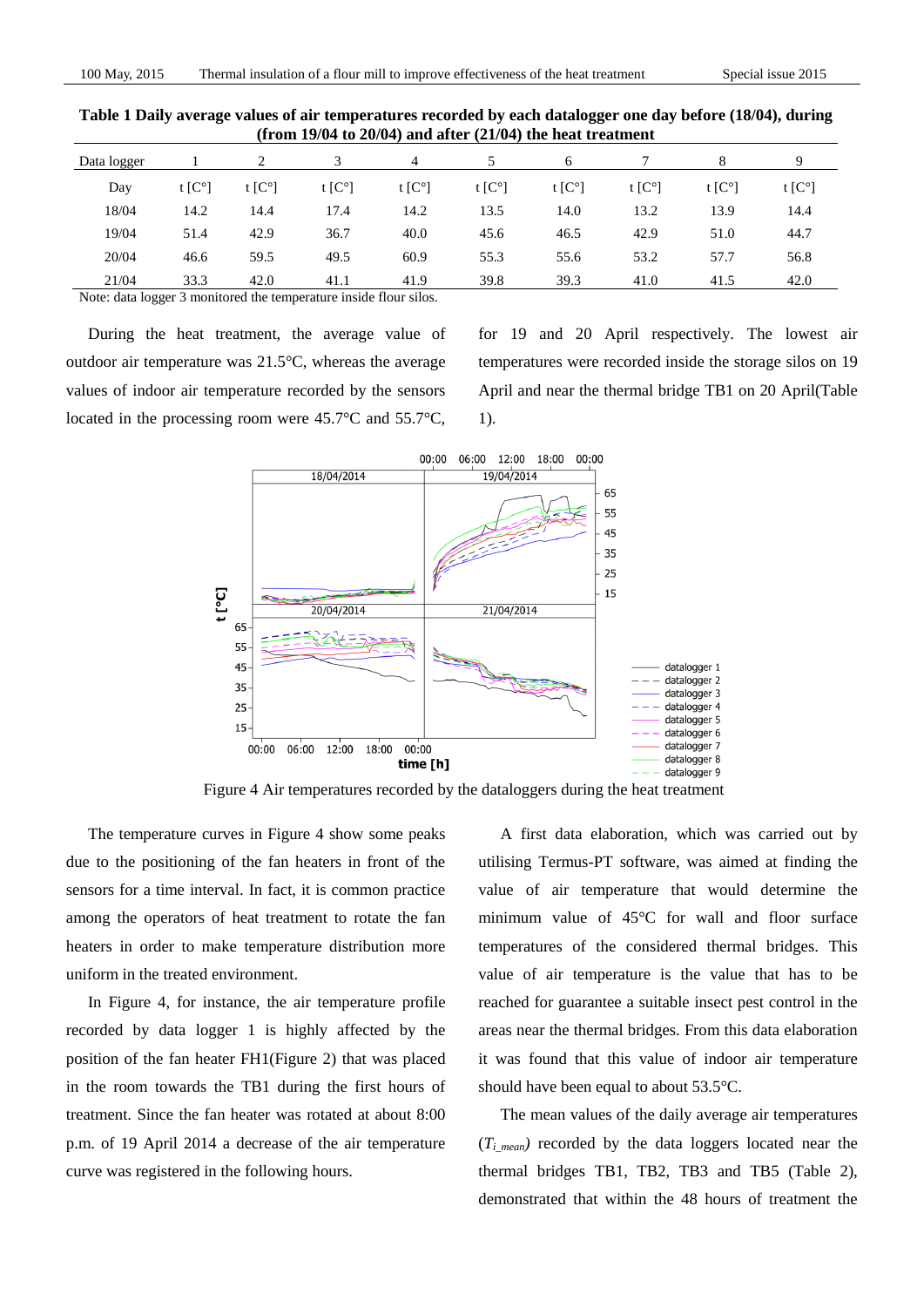average temperature of the air inside the treated environment did not reach 53.5°C. Therefore, wall and floor surface temperatures of the thermal bridges  $(T_s)$ were unsuitable to guarantee the control of insects as they resulted lower than  $45 \text{ C}$  in the simulations (Table 2).

**Table 2 Daily average temperatures in the two days of treatment, mean values of the daily average air temperatures**  $(T_{imean})$  and wall surface **temperatures of the thermal bridges**  $(T_s)$  **that were recorded by the data loggers near thermal bridges TB1, TB2, TB3 and TB5**

|                      | TB1      | T <sub>B</sub> 2           | TB <sub>3</sub> | TB <sub>5</sub>     |
|----------------------|----------|----------------------------|-----------------|---------------------|
|                      | t $[Cq]$ | t $\mathsf{IC} \mathsf{I}$ | t $[Cq]$        | t $\lceil C \rceil$ |
| 19/04                | 51.4     | 45.6                       | 40.0            | 46.5                |
| 20/04                | 46.6     | 55.3                       | 60.9            | 55.6                |
| $T_{i \text{ mean}}$ | 49.0     | 50.5                       | 50.5            | 51.1                |
| $T_{\rm s}$          | 41.8     | 43.5                       | 43.3            | 43.5                |

The practice to direct fan heaters towards the thermal bridges, which is widely used by operators, isgenerally apt to guarantee the effectiveness of the heat treatment. In fact, this solution proved to be suitable forTB1 which was subject to air temperatures higher than  $53.5^{\circ}$  cuntil the first hours of the second day of treatment (Figure 4, see datalogger1) when the fan heater FH1 was moved. However, increasing the number of fan heaters in order to direct one fan heater towards each thermal bridge is neither economically viable (Chinnici et al., 2014) nor technically feasible due to building and equipment constraints.

When fan heaters are not directed towards the thermal bridges an extension of the heat treatment duration for more than the 48 h considered should be required. However, it would cause an increase of both energy costs of the treatment and risk of damaging the machinery installed in the treated environments.

Therefore, for TB2, TB3, and TB5 building

interventions on thermal bridges could be a suitable solution to improve their thermal performances with the aim of reducing the heat flux through them.

Corrective interventions, which would result compatible with the use of the storage and processing rooms and the technical choice of applying the insulation on the internal side of the wall, were proposed by evaluating different insulating materials on the basis of their characteristics, e.g., transpiring capacity, heat conduction, crushing resistance, and adaptability to the building materials and structure.

Among the different typologies of insulating materials analysed, those which could be placed on the internal side of the walls were considered and, among them, the materials that have low thermal conductivity ( and thickness. On the basis of these analyses, two different interventions were proposed:

intervention a): application of a coating made of Spaceloftnano-porous Aerogel sheet( $= 0.013$  W/m K, t = 16 mm), which costs around 55  $\epsilon/m^2$  (labour costs excluded).

intervention b): application of an insulating natural plaster, which is transpiring, dehumidifying and prevents  $= 0.056$  *W/m K, t* = 20-30 mm). Its cost condensation ( is estimated to be about 35  $\epsilon/m^2$  (labour costs excluded).

In order to compare the performances of these two interventions, simulations were carried out by considering the same conditions with regard to internal and external air temperatures. The results of the simulations (Table 3) demonstrated the increase of surface temperatures *T<sup>s</sup>* and, as consequence, a decrease of heat fluxes *Φ* through the considered thermal bridges.

|                   | TB <sub>2</sub>       |                    |                    | TB <sub>3</sub>       |       |                                | T <sub>B5</sub>       |                    |                    |
|-------------------|-----------------------|--------------------|--------------------|-----------------------|-------|--------------------------------|-----------------------|--------------------|--------------------|
|                   | without<br>correction | intervention<br>a) | intervention<br>b) | without<br>correction | a)    | ntervention intervention<br>b) | without<br>correction | intervention<br>a) | intervention<br>b) |
| $\psi$ [W/mK]     | 0.39                  | $-0.73$            | $-0.29$            | 3.13                  | 1.16  | 1.57                           | 3.21                  | 1.61               | 2.59               |
| $\Phi$ [W/m]      | 76.67                 | 53.74              | 62.96              | 51.79                 | 23.42 | 22.59                          | 51.08                 | 16.16              | 16.51              |
| $L^{2D}$ [W/mK]   | 3.30                  | 2.21               | 2.65               | 3.69                  | 1.72  | 2.13                           | 3.81                  | 2.21               | 3.19               |
| $l_i[m]$          | 2.84                  | 2.86               | 2.86               | 0.53                  | 0.53  | 0.53                           | 0.57                  | 0.57               | 0.57               |
| $\Phi_{wTB}[W/m]$ | 63.41                 | 63.74              | 63.74              | 16.41                 | 16.41 | 16.41                          | 17.72                 | 17.72              | 17.72              |
| $T_s[C]$          | 43.5                  | 48.3               | 45.8               | 43.3                  | 48.5  | 46.8                           | 43.5                  | 48.8               | 47.5               |

**Table 3 Parameters obtained by the numerical computation.**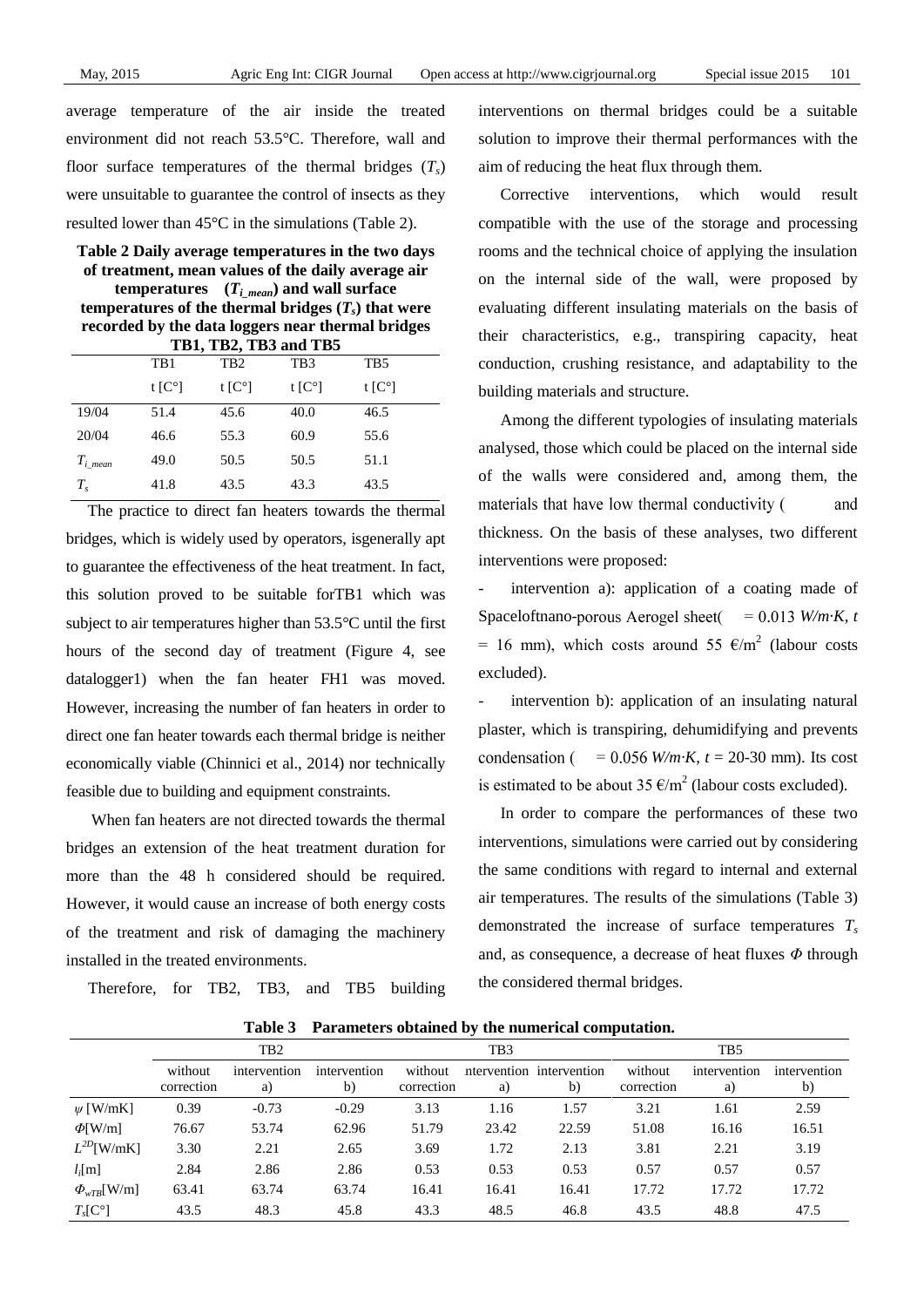By comparing the values of the heat fluxes *Φ* reported in table 3 for each thermal bridge and for each type of intervention with those related to thermal bridges without correction, it was demonstrated that the application of Spacel of tnano-porous Aerogel sheets (intervention a) allowed for a reduction of heat fluxes *Φ* of about 30%, 55%, and 68%, for TB2, TB3, and TB5, respectively (Table 3).Flux reductions through the considered thermal bridges which were determined by utilising the insulating natural plaster (intervention b), were about 18%, 56%, and 68% for TB2, TB3, and TB5,respectively.

The comparison among the heat flux reductions which were obtained by applying the proposed building interventions showed that for TB2 the intervention a) was more effective than intervention b) without increasing plaster thickness and treated surface areas (Figure 5).

For TB3 and TB5 the effectiveness of both interventions was similar in terms of surface temperatures and heat flux reductions. This outcome was achieved by increasing plaster thickness and treated surface areas in order to obtain the thermal bridge correction as established by relation (5). The increases of plaster thickness as well as treated surface areas are technically feasible and economically viable because the increase of cost due to plaster purchase and its laying is small compared to the cost of Spacel of tnano-porous Aerogel sheets.



Figure 5 Comparison between the isothermal curves obtained before and after the building interventions on thermal bridges.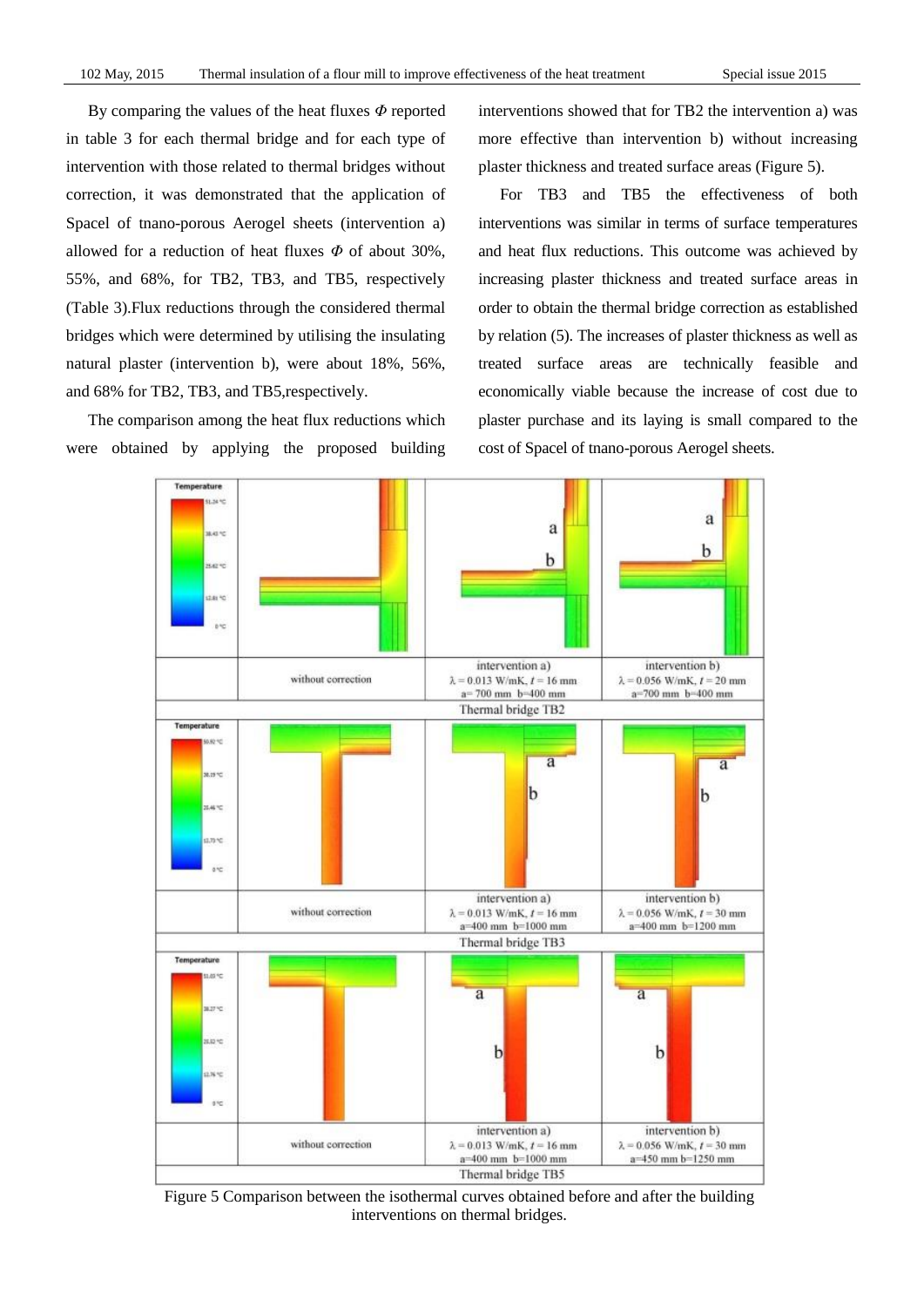#### **4 Conclusions**

The heat transfer of a number of building elements belonging to a flour mill located in Eastern Sicily (Italy) were analysed in order to highlight the weaknesses of the building thermal behaviour before and during the heat treatment for disinfestation of insect pests.

The aim of improving thermal performance of the building environment considered was achieved by carrying out simulations of suitable interventions on the building materials of the treated environments in order to reduce heat losses due to thermal bridges.

Simulations outcomes by using different insulation solutions allowed for quantifying heat loss reduction in the range from 18% up to 68%. In some cases, the use of Aerogel sheet solution was found to improve heat loss reduction with a minor thickness in comparison to the use of natural plaster. However, natural plaster remains the cheaper solution with an acceptable thickness and a good heat flux reduction.

Further improvements of the research could involve other analyses on thermal bridges aimed at comparing the actual wall condition with that modified by wall insulation laidin the wall air space.

#### **References**

- Akdogan, H., M. E. Casada, A. K. Dowdy, and B. Subramanyam.2005. A novel method for analyzing grain facility heat treatment data. *Journal of Stored Products Research*, 41(2): 175-185.
- ANIT.2013. I materialiisolanti. Vol.1. TEP srl.
- Asdrubali, F., G. Baldinelli, and F. Bianchi.2012.A quantitative methodology to evaluate thermal bridges in buildings. *Applied Energy*, 97(): 365-373.
- Belda, C., M. Ribes-Dasi, and J. Riudavets.2011. Improving pest management in pet food mills using accurate monitoring and spatial analysis. *Journal of Stored Products Research*, 47(4): 385-392.
- Br ás, A., F. Goncalves and P. Faustino. 2014. Cork-based mortars for thermal bridges correction in a dwelling: Thermal performance and cost evaluation. *Energy and Buildings*, 72: 296-308.
- Campolo, O., E. Chiera, F. Laudani, A. Malacrinò, V. Palmeri, and M. Verdone.2013.Response of four stored products insects

to a structural heat treatment in a flour mill. *Journal of Stored Products Research*, 54: 54-58.

- Chinnici,G.,G. Pappalardo, B. Pecorino.2014.Economic evaluation of innovative solutions for food safety in cereal sector in Sicily. International Conference- Ecological Performance in a Competitive Economy, Bucharest – 06-07 March 2014.
- Cudicio, M.2013. I ponti termici in edilizia. Studio, calcolo e modalità di eliminazione. Legislazionetecnica.
- Dowdy, A. K., P. G. Fields,and M. Marcotte.1997. Structural Pest Control: the Use of an Enhanced Diatomaceous Earth Product Combined with Heat Treatment for the Control of Insect Pests in Food Processing Facilities. Leadership in the Development of Methyl Bromide Alternatives (Agriculture and Agri-Food Canada and the United States Department of Agriculture: Environmental Bureau). [http://home.cc.umanitoba.ca/fieldspg/fields/heatde.htmA](http://home.cc.umanitoba.ca/fieldspg/fields/heatde.htm)cc essed on 23 September 2014.
- Dowdy, A. K.1999.Mortality of red flour beetle, Triboliumcastaneum (Coleoptera: Tenebrionidae) exposed to high temperature and diatomaceous earth combinations.*Journal of Stored Products Research*, 35(2): 178–182.
- Dowdy, A. K. and P. G. Fields.2002. Heat combined with diatomaceous earth to control the confused flour beetle in a flour mill. *Journal of Stored Products Research*, 38(1): 11-22.
- International Organization for Standardization. (2008a). EN ISO 6946:2008.Components and building elements - Thermal resistance and thermal transmittance.Method of calculation.
- International Organization for Standardization. (2008b). EN ISO 10211-1:2008. Thermal bridges in building construction.Heat flows and surface temperatures – detailed calculation.
- International Organization for Standardization. (2008c). EN ISO 10211-2:2008. Thermal bridges in building construction.Heat flows and surface temperatures – Linear thermal bridges.
- International Organization for Standardization. (2008d). EN ISO 14683:2008. Thermal bridges in building construction.Linear thermal transmittance – simplified methods and default values.
- Eustace, D., R. Mahroof, and B. Subramanyam.2003. Temperature and relative humidity profiles during heat treatment of mills and its efficacy against Triboliumcastaneum (Herbst) life stages. *Journal of Stored Products Research*, 39(5): 555-569.
- Fields, P.G. 1992. The control of stored-product insects and mites with extreme temperatures.*Journal of Stored Products Research*, 28(2): 89–118.

Fields, P.G. andN.D.G.White.2002.Alternatives to methyl bromide